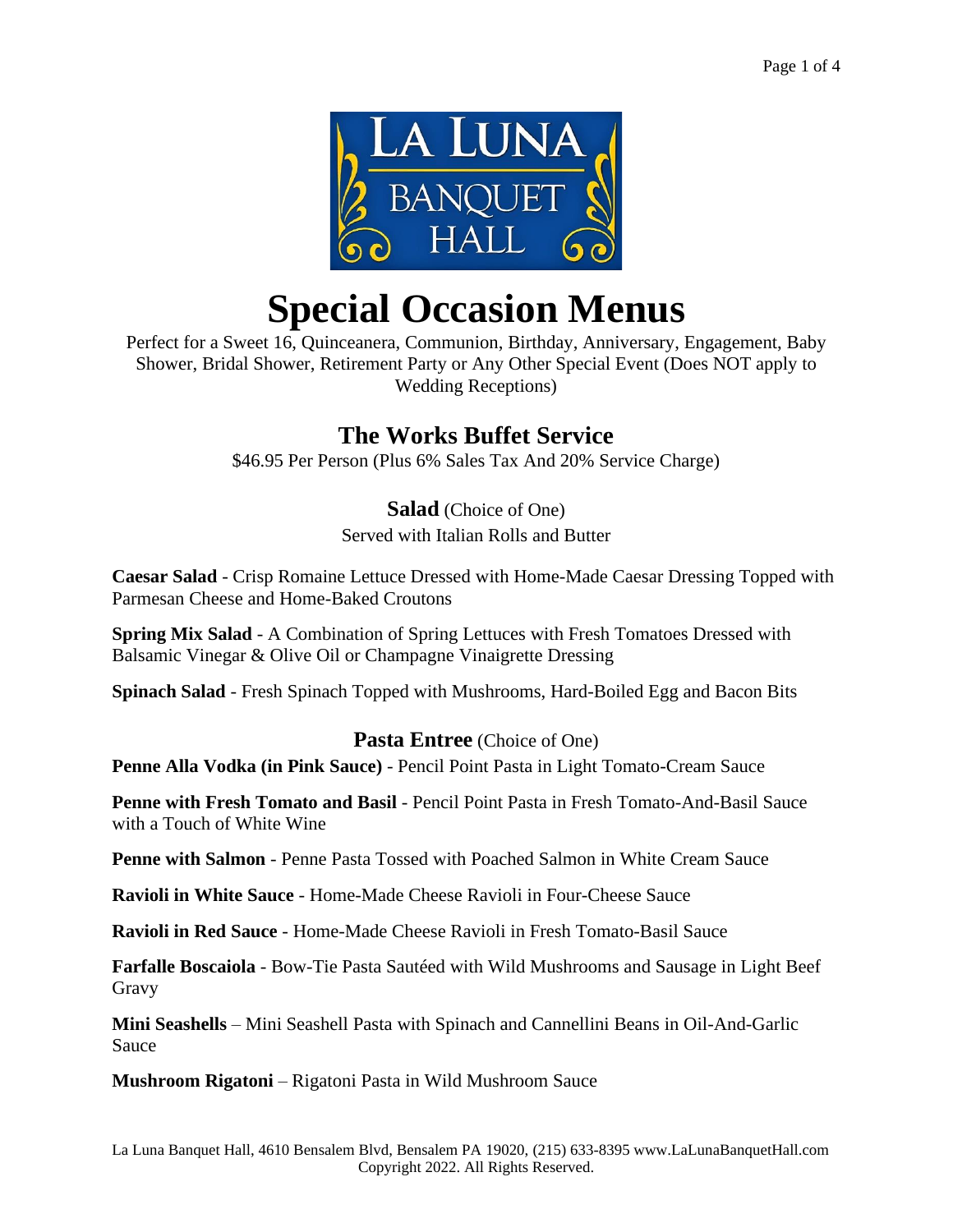**Pesto Linguine** - Linguine Pasta in Pesto Sauce

**Tortellini 3P** - Tortellini with Prosciutto and Peas in Alfredo Sauce

#### **Main Entrees** (Choice of Two)

**Chicken Marsala** - Breast of Chicken Pan-Sautéed with Wild Mushrooms in Marsala Wine

**Chicken Piccata** - Breast of Chicken Pan-Sautéed in White Wine and Finished in Lemon Butter Sauce

**Chicken Francaise** - Chicken Dipped in Egg and Sautéed in White Wine Sauce

**Grilled Chicken** - Grilled Breast of Chicken Marinated in Olive Oil, Garlic and Pesto in Lemon Sauce

**Chicken Florentine** - Breast of Chicken with Spinach and Cheese in Wild Mushroom Sauce

**Chicken Parmesan** – Chicken Lightly Breaded topped with Red Sauce and Melted Mozzarella Cheese

**Steamship Roast Beef** – Thinly Sliced Top Round of Beef Roasted in Au Jus Served with Creamy Horseradish Sauce

**Beef Burgundy -** Tender Beef Tips Pan-Seared in Burgundy Wine and Brandy Demi-Glace with Wild Mushroom Sauce

**Pineapple Ham** – Sliced Baked Honey-Glazed Ham with Pineapples and Maraschino Cherries

**Sausage and Peppers** - Mild Italian Sausage with Roasted Sweet Bell Peppers and Onions (Spicy Sausage upon Request)

**Flame-Grilled Tilapia** – Delicate Fillet of Tilapia Fish Grilled with a Touch of Italian Herbs and Garlic in a Capers, Crabmeat and White Wine Reduction

**Shredded Roast Pork** - Pork Shoulder Seasoned with Garlic, Saffron and Cumin Roasted in its Own Juices

**Veal Marinara** (\$2 Per Person Upcharge) - Tender Veal Sautéed with Mushrooms, Onions and Sweet Peppers in Marinara Sauce

**Add Any 3rd Main Entrée -** \$4.00 Per Person

**Sides** (Choice of Two)

**Roasted Potatoes** - Roasted Potatoes Seasoned with Rosemary and Italian Spices

**Mashed Potatoes –** Home-made Garlic Smashed Potatoes with Gravy

**Rice Pilaf** - Seasoned White Rice with Finely Chopped Celery, Carrots and Onions

**Arroz Con Gandules** - Seasoned Spanish Rice with Peas, Chorizo Sausage and Goya Seasoning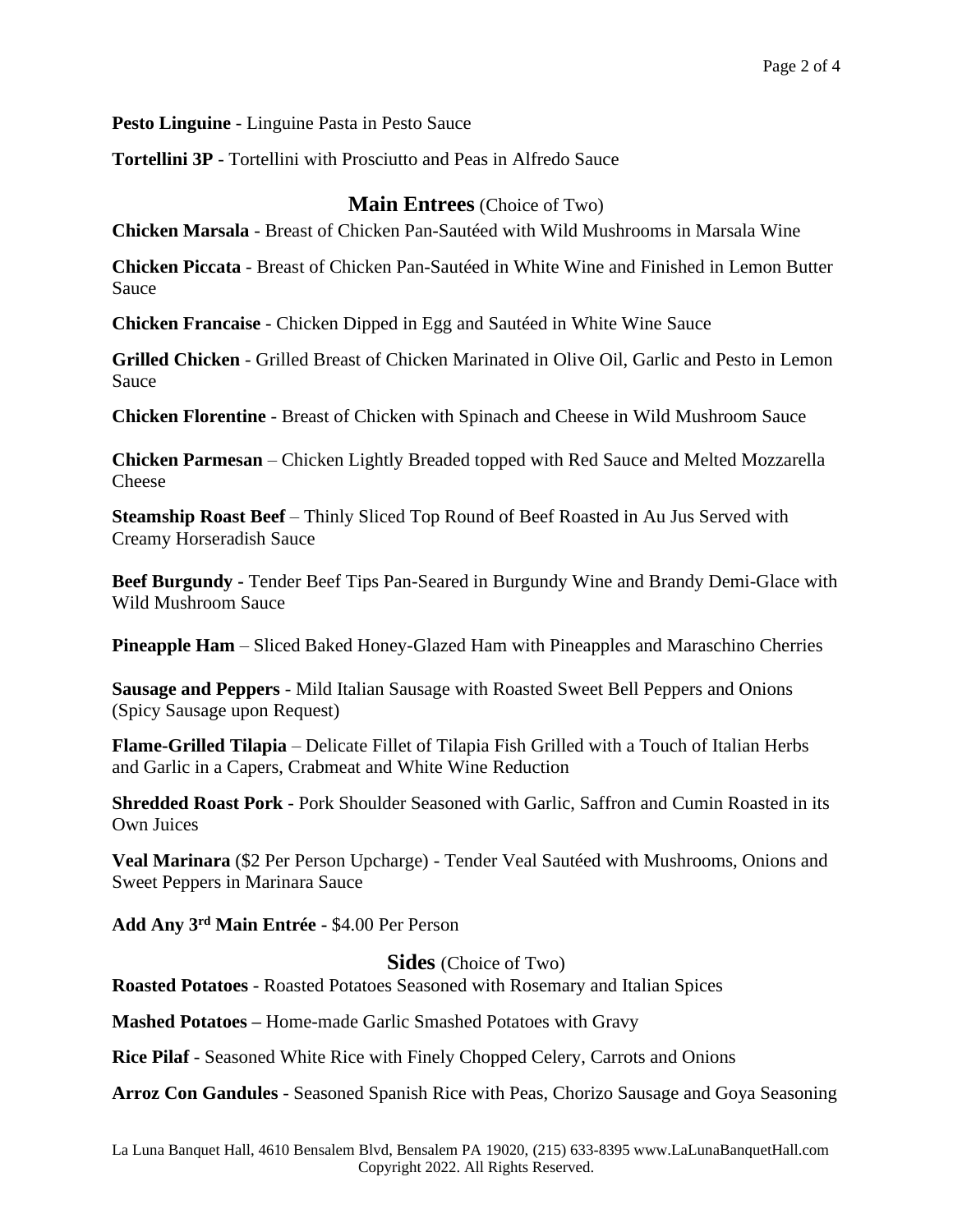**String Beans Almondine** - Fresh String Beans Sautéed with Almonds, Olive Oil, Garlic and Italian Spices

**Grilled Vegetables** - Grilled Zucchini, Squash and Carrots Marinated with Olive Oil and Italian Spices

#### **Dessert**

Celebration Sheet Cake or Neapolitan Ice Cream Station (Vanilla, Chocolate and Strawberry) with Chocolate and Caramel Sauces

#### **Add Any 3 Appetizers for \$5.95 Per Person or Add Any 6 for \$8.95 Per Person**

International Cheese Display \* Fresh Fruit Tray \* Vegetable Crudite \* Cold Antipasto (Combination of Proscuitto, Salami, Capicollo, and Coppa) \* Buffalina (Roasted Sweet Peppers, Sliced Tomatoes, Bermuda Onions, and Mozzarella Cheese) \* Bruschetta with Diced Tomatoes \* Mini Meatballs in Marinara Sauce \* Tender Chicken Fingers \* Cocktail Franks \* Mozzarella Sticks \* Chicken Satay \* Stuffed Mushrooms \* Polenta (Grilled Polenta with Crabmeat, Capers and White Wine) \* Clams Casino \* Mussels Marinara

#### **In addition to Buffer Service, your package includes:**

Use of Facility for 4 Hours – Private Room - 75 Guests Minimum Tables, Chairs and Setup  $(8 - 10)$  guests per table) Choice of Table Linen Overlays and Napkins (50+ Poly Colors to Choose From) Hurricane Candle Centerpieces for All Guest Tables China, Silverware, and Glassware Beverage Station – Sodas (Coke, Diet Coke, Sprite), Ice, Ice Water, Coffee and Hot Tea Banquet Serving Staff and Event Coordinator In-house Bluetooth-compatible music system with speakers

Available Upgrades: Sit-down Service, Custom Menu Options, Sweet Table, Bartender Service (alcohol to be supplied by clients), In-house DJ Service using La Luna sound equipment, LED Up Lighting - Rates Upon Request

## **Rooms Capacities (with dance floor)**

| Paris Room:       | Min 50 adult guests $-$ Max 100 guests  |
|-------------------|-----------------------------------------|
| Barcelona Room:   | Min 50 adult guests $-$ Max 100 guests  |
| La Luna Ballroom: | Min 125 adult guests $-$ Max 220 guests |

## **Terms and Conditions**

- Prices are valid for 2022 event dates (subject to change without notice)
- 6% PA sales tax and 20% service charge will be added to all menu prices
- Prices subject to 3% increase for 2023 events
- Children's meals (10 y.o. and under) are \$10 of f adult guest minimums apply
- A retainer of 1/3 is required to reserve your selected date and time
- A second payment of  $1/3$  is due 2 months later or at midway point prior to your event, whichever comes first